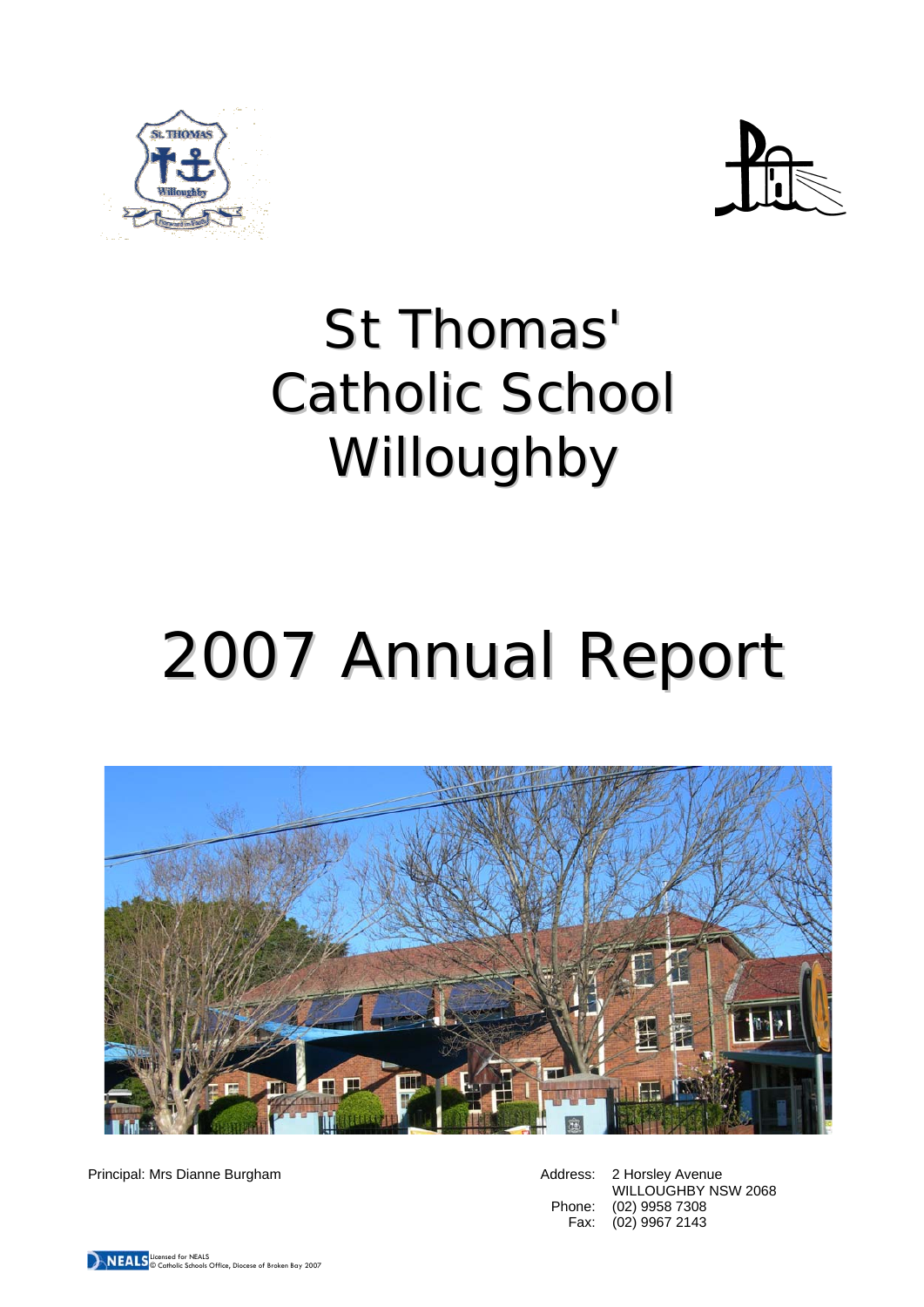# **1. Message from Key Groups in Our School Community**

# **1.1 Message from the Principal**

This year has been a full and rewarding one, with a range of developments and achievements. The most significant of these was our participation in a rigorous Review and Development Process which involved consultation with all major stakeholders in the school community. It is with pleasure that I begin my report on the 2007 school year at St Thomas' Catholic Primary School with two quotes from the report of the Review panel.

'Panel Members found ample evidence to verify the claim that St Thomas' is a dynamic, generous and welcoming community. People affirmed this often, and it was evident to the panel when it was working in the school over two days. The children love the school and obviously feel safe and secure in the environment. Parents support school events very strongly, are very interested in their children and demonstrate this by their attendance and involvement.'

'The panel validated, from the evidence, the following strengths of St Thomas':

- The liturgical life of the school is vital and healthy.
- A pastoral spirit and strong connection with the mission of the parish is evident.
- Teachers are committed and caring in their vocation in Catholic education.
- Staff are open, welcoming and talk freely and proudly about their school.
- Students are effectively engaged in their learning and can articulate clearly what they are doing, whilst at the same time they describe this engagement as 'fun'.
- Good work in co-operative planning has begun.
- Student leadership is clearly evident amongst the senior students.
- A strong tradition of nurturing and pastoral care is evident in the caring

outreach of many members of this ecclesial community.'

In 2007, St Thomas' became a split campus school with both the Year 5/6 composite class relocated across the road from the main school. (Music, Band and gymnastics classes have been held across the road in previous years.) Staff and children affected by this relocation responded to the challenges and advantages with a positive attitude.

There were a number of celebratory events during the year and these included our Beginning of the Year Mass, our Holy Week Presentation, and the annual Art and Craft Show.Curriculum development and professional learning continued to focus on enquiry-based learning through an integrated curriculum using the lens of the Quality Teaching Framework. There has also been renewed attention to literacy in the Infant Years with a more individualised approach to support and development.

We look forward to a successful 2008 year building on the recommendations of the review process and bringing to fulfilment some of the initiatives of 2007, such as setting up a second e-learning centre, establishing a Before and After School facility, and launching our school website.

 *The Principal* 

# **1.2 Message from the Parent Body**

2007 was about setting a platform to enable St Thomas' to meet the challenges of the future. The ground work that was done in 2007 will start to show benefits to the school in 2008 and beyond. Some of the key achievements and changes included:

- improved levels of consultation between the P&F Executive, parents and the school executive
- development of a new constitution for the P&F which more clearly outlines roles and responsibilities
- establishment of a before and after school care program to commence in 2008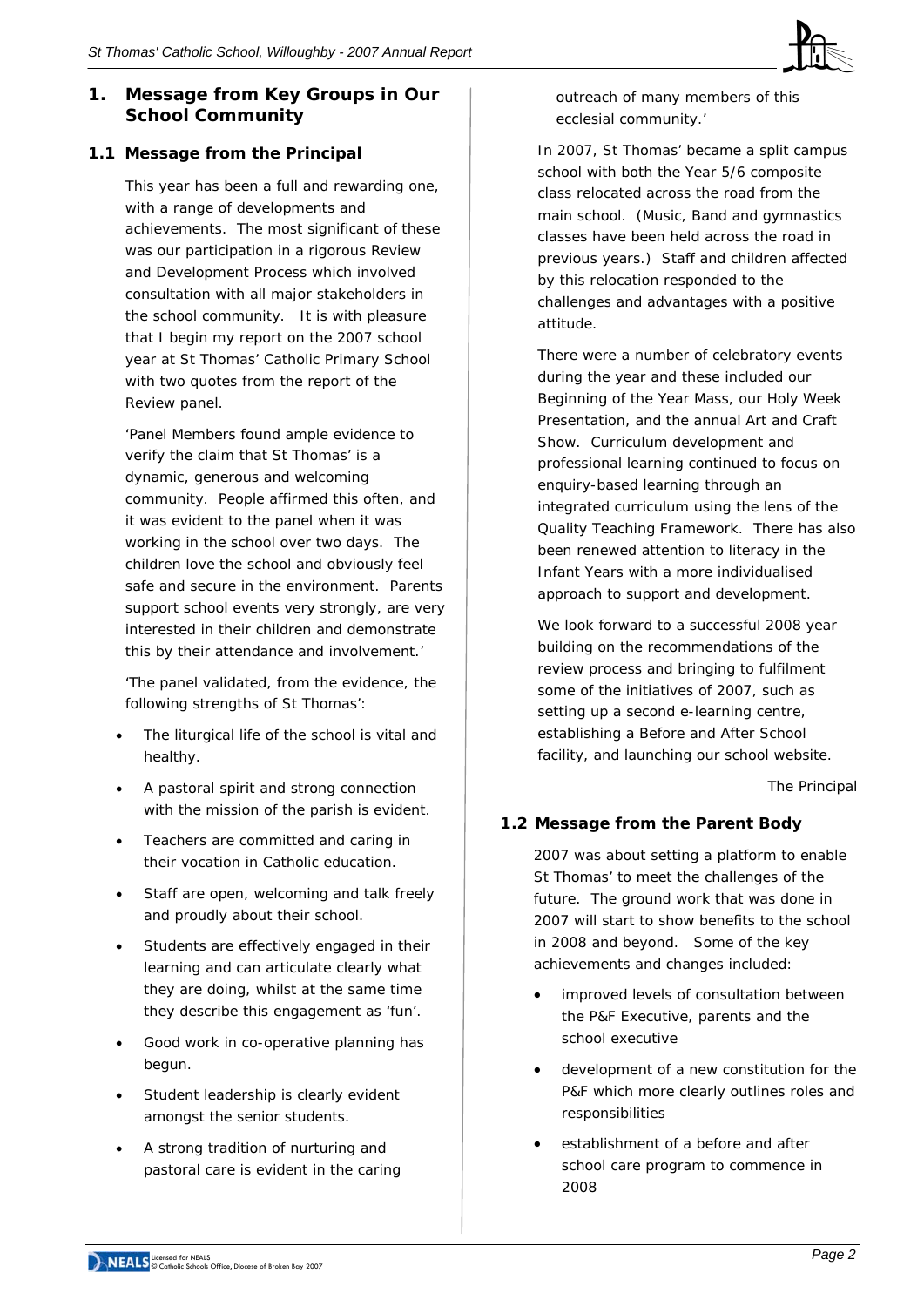

- support of a second technology centre to be established in 2008
- funding support for the development of a school internet site
- a grant application for a major water recycling project for the school and parish.

It is impossible to achieve anything without the support of the entire parent community. Our annual Art and Craft Show was a great success. It was a great weekend and it really had a wonderful community feel. The organising committee really outdid themselves with the quality of merchandise on offer and the professional way it was presented. The funds raised from the show are used to support the school's priorities.

The highlight of the year, for me, was the work that a sub-committee performed in setting up a Before and After School Care facility. The tireless work by a small group of parents is finally reaching an end, with the school community eagerly awaiting its commencement on 2008.

These achievements are only possible through the hard work and dedication of the parents of this school. I am very proud of what the parent body of the school has achieved and thank them for the opportunity to lead the Parents' & Friends' Association (P&F) for 2007.

I would like to wish the incoming President and his team all the best for the next year*.* 

*P&F President 2007* 

# **1.3 Message from the Student Body**

2007 was a great year for the students of St Thomas' Catholic School. Throughout the year there were many inspiring events and uplifting celebrations. Our favourite celebration was our graduation mass at the end of the year. After mass we had a supper in the parish hall and everyone in the school was invited to share this special time with us. Our families were happy and proud. Although we were happy we were also a bit sad because we were leaving St Thomas' where we had learned so much.

One of the highlights of Year 6 was when we went to Canberra for two days. There, we learnt a lot about our Parliament, about voting systems and the electoral commission. It was a very enjoyable experience.

In 2007 our classroom was on the opposite side of the road from the main school. Our teacher called it the 'Northside Campus' and we soon adapted to moving across the road at the beginning and end of breaks. One of the advantages of being across the road was that we were closer to the Library, and the hall.

As leaders in the school the Year 6 students carried out a number of responsibilities and these included:

- running the fortnightly Friday school assemblies
- supporting and assisting the new Kindergarten children through the school Buddy program
- encouraging our Colour House team mates at school carnivals
- representing our school at special events in the local community
- welcoming and thanking school visitors.

In Terms 2 and 3 we had fortnightly sport with the Year 5 and 6 students from St Philip Neri Catholic School, Northbridge. It was great fun and gave us the chance to meet students from another school. Some of them we will meet again when we move on to high school.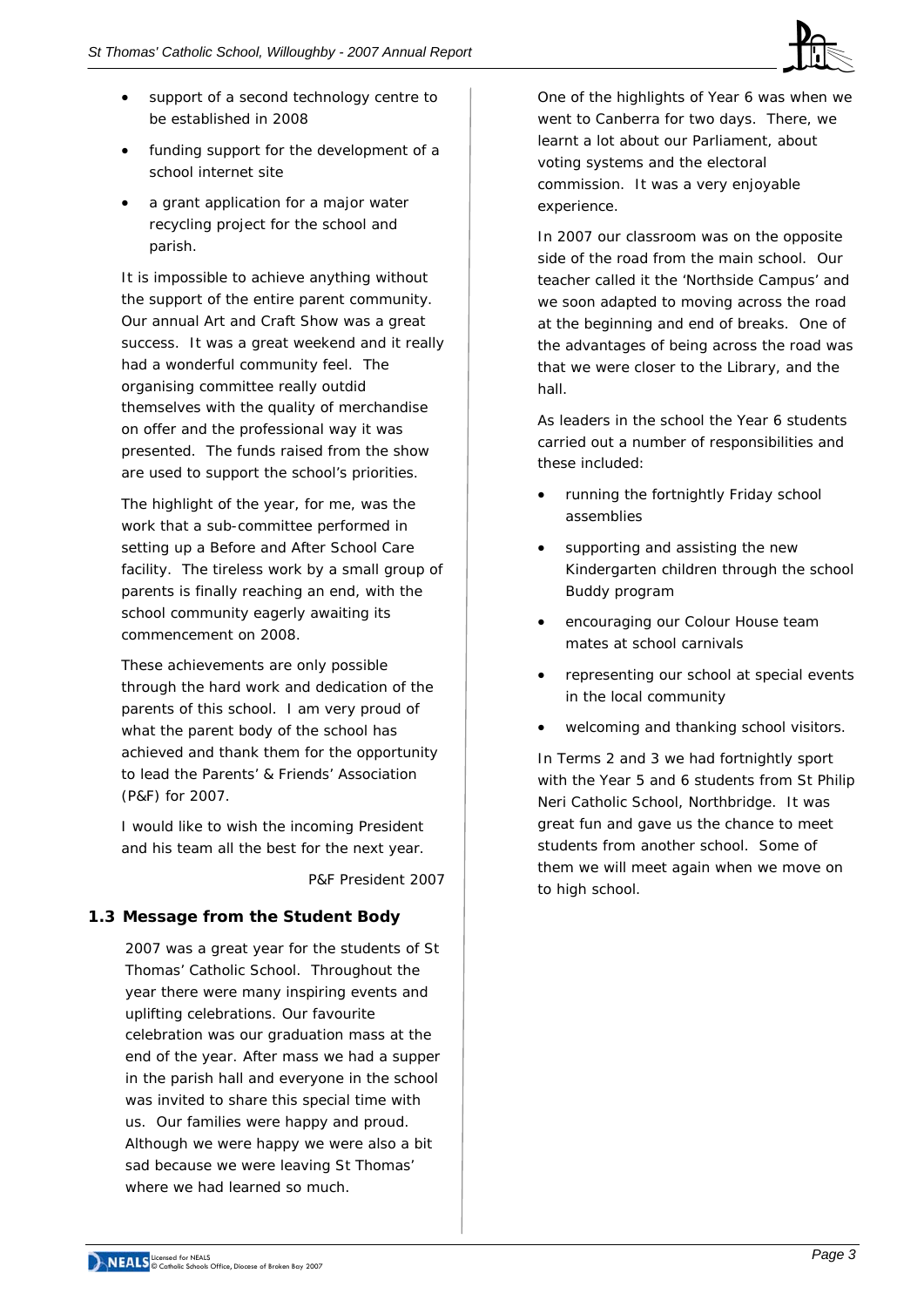

# **2. School Profile**

### **2.1 Introduction**

St Thomas' Catholic School is a coeducational primary school catering for students from Kindergarten to Year 6. It is situated on the lower North Shore of Sydney in the parish of Willoughby in the Diocese of Broken Bay. Students are drawn from the suburbs of Willoughby, Artarmon, Northbridge, Chatswood, Roseville, Naremburn, Middle Cove and Castlecrag.

The school enjoys a positive profile in the local community with a high demand for places. A comment often heard is that St Thomas' retains the feeling of a local village school despite the increasing numbers. An outstanding feature of the school is the willingness of the parent community to support the teaching and learning at St Thomas'.

# **2.2 Student Profile**

The following information describes the student profile for 2007:

|       |       |    | Girls Boys LBOTE* Indigenous Total |     |
|-------|-------|----|------------------------------------|-----|
| 140 I | - 132 | 20 | $\mathbf{\Omega}$                  | 272 |

This data reflects an increase in the school's enrolment figures, despite a significant number of students from Years 3 and 4 leaving at the end of 2006 to take up places at private schools. The school had a healthy Kindergarten enrolment of 60 students.

# **2.3 Enrolment Policy**

The Diocese of Broken Bay has established an [Enrolment Policy†](http://www.cso.brokenbay.catholic.edu.au/resources/pdfs/Policy-Enrolment_Apr2006.pdf) which is implemented by all systemic schools in the Diocese.

The implementation of this policy is monitored by the Catholic Schools Office.

†Copies of this policy and other policies in this report may be obtained from the Catholic Schools Office website at: [http://www.cso.brokenbay.catholic.edu.au/resources/index.](http://www.cso.brokenbay.catholic.edu.au/resources/index.html) [html](http://www.cso.brokenbay.catholic.edu.au/resources/index.html) or by contacting the Catholic Schools Office.

# **2.4 Staff Profile**

The school executive consists of the Principal, the Assistant Principal, the

Religious Education Co-ordinator and two Co-ordinators with curriculum responsibilities.

The NSW government requires that this report details the number of teachers in each of the following categories:

- a) have teaching qualifications from a higher education institution within Australia or as recognised within the National Office of Overseas Skills Recognition (AEI-NOOSR) guidelines
- b) have qualifications as a graduate from a higher education institution within Australia or one recognised within the AEI-NOOSR guidelines but lack formal teacher education qualifications
- c) do not have qualifications as described in (a) or (b) but have relevant successful teaching experience or appropriate knowledge relevant to the teaching context. Such teachers must have been employed:
	- to 'teach' in NSW before 1 October 2004 (either on a permanent, casual or temporary basis), and
	- as a 'teacher' during the last five (5) years in a permanent, casual or temporary capacity.

| a  | n | C | Total |
|----|---|---|-------|
| 16 | 0 | 0 | 16    |

# **2.5 Teacher Attendance and Retention Rates**

The average teacher attendance rate during 2007 was 94.9%. This figure does not include teachers on planned leave.

The teacher retention rate from 2006 to 2007 was 94.7%.

# **2.6 Teacher Satisfaction**

The high retention rate of teachers and willing participation in professional learning indicate a high degree of teacher satisfaction*.*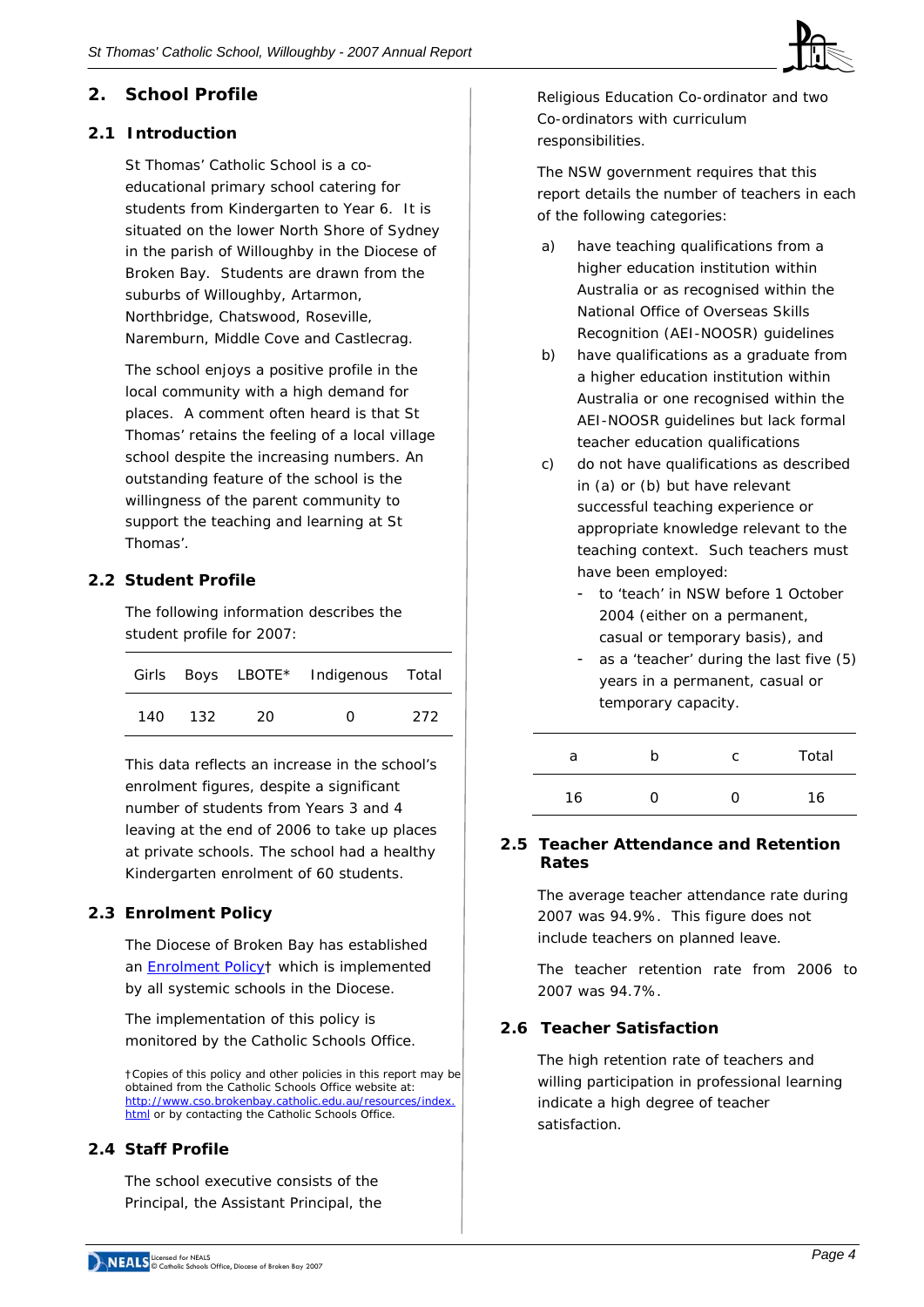# **2.7 Student Attendance**

The average student attendance rate for 2007 was 94.5%.

### **2.8 Student Satisfaction**

The positive atmosphere in the school and the energetic involvement of student leaders in the life of the school are an indication of the high degree of satisfaction.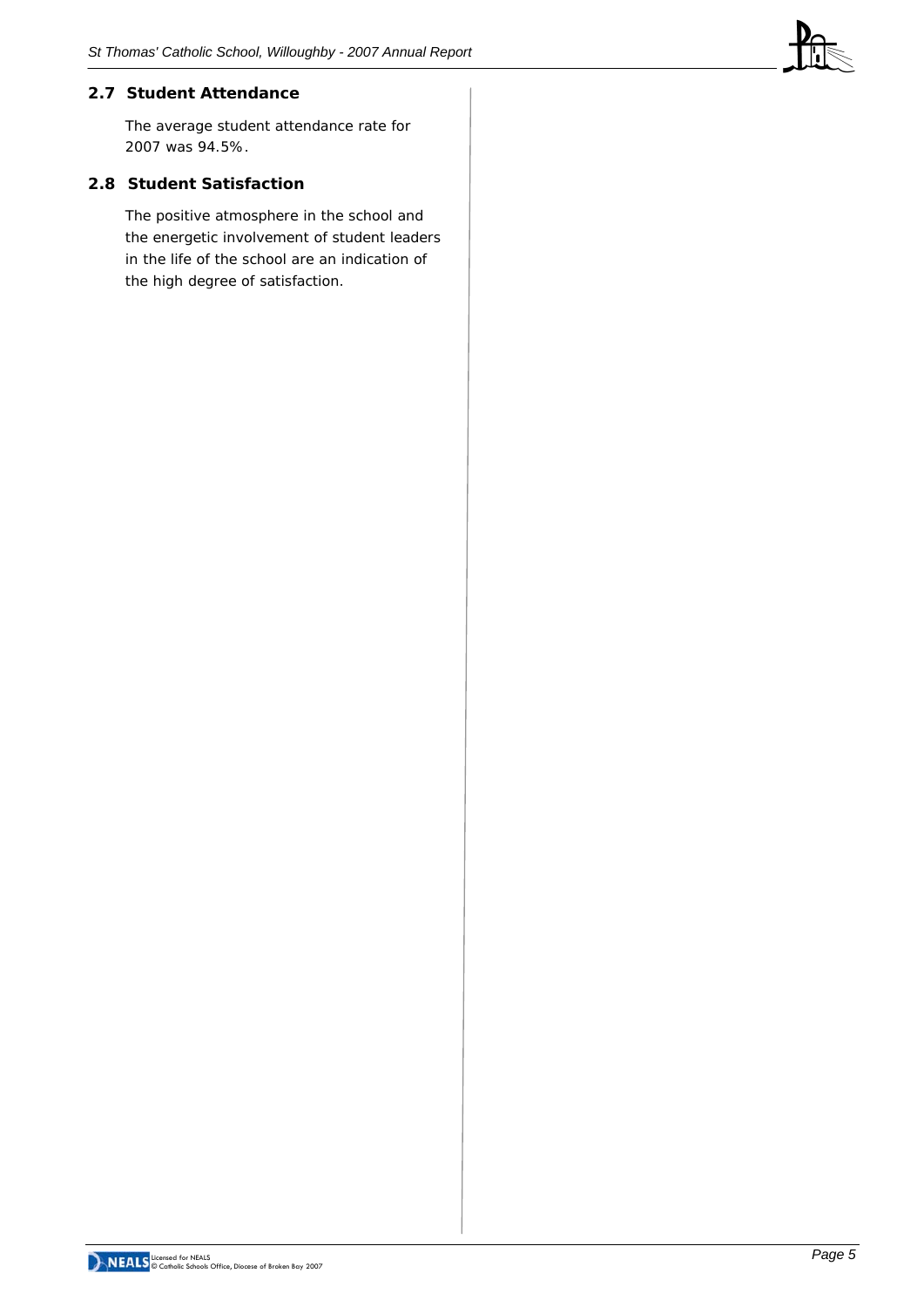

# **3. Catholic Life and Mission**

# **3.1 Catholic Heritage**

St Thomas' Catholic School commenced in 1928 when the Sisters of St Joseph from Mount Street, North Sydney were invited to staff the new school in Horsley Avenue. They responded to the call and were a vital presence at the school until 1979. The Sisters received their teacher training at Mount Street Teachers' College, North Sydney and St Thomas' later became one of the demonstration schools for College students.

When the school opened in 1928, a building at 1 Horsley Avenue was used as both a school and a church. As numbers grew, plans were developed to build a new school and provide more classrooms. The new building was opened in 1941.

The Sisters of St Joseph continued to be a presence in the school and the parish until 1979, and their charism has endured throughout the years with St Thomas' Catholic School renowned for the pastoral care and sense of hospitality which exists within the school community.

In 2005 the Missionaries of the Sacred Heart moved into the parish and established a Formation House in the former convent in High St. This brought a renewed energy and has enhanced the strong partnership between school and parish.

# **3.2 Liturgical Life**

The community gathered to celebrate on many occasions throughout the 2007 school year. For example:

- Class Masses for Years 3-6 were celebrated most Fridays throughout each term.
- Years K-2 celebrated Liturgies of the Word throughout each term. These were led by priests of the parish and parents attended in large numbers.
- On a number of occasions throughout the year a class took responsibility for participating in a special way in the 9.30am Sunday parish mass. This was

followed by a shared morning tea provided by the parents of that class.

The feast of the school's patron saint, St Thomas, was celebrated with Mass followed by morning tea, a sausage sizzle and special activities, at the school. Planned activities, including a visit to Willoughby Park, were cancelled because of wet weather.

Families were invited to Masses, Liturgies of the Word and presentations on a number of occasions throughout the year to mark significant dates and events in the lives of the community. These included:

- Holy Week Presentations
- Liturgies of the Word celebrating the Seasons of the Church's Year
- Liturgies of the Word for the whole school (St Joseph's Day, The Annunciation*,* Mission Week, Our Lady Help of Christians)
- Whole school focus on the Rosary during October
- School Masses (St Thomas' Day, St Patrick's Day, Blessed Mary MacKillop Day, Sacred Heart, Mother's Day, Father's Day, Grandparents' Day, Beginning and End of Term Masses).

As the year drew to a close the graduation of the Year 6 students was celebrated with the community at a special Graduation Mass. This was preceded by a Year 6 Retreat Day during which the children collaboratively prepared parts of their Graduation Mass. The year ended with the annual Carol Evening where Year 6 students were each presented with a Graduation Candle. A special Advent Mass at which all school leavers were acknowledged and farewelled was celebrated on the last day of the academic school year.

The school prayer is recited each week at the Monday morning assembly, fortnightly assemblies and during class prayers. The National Anthem is also sung at all school assemblies.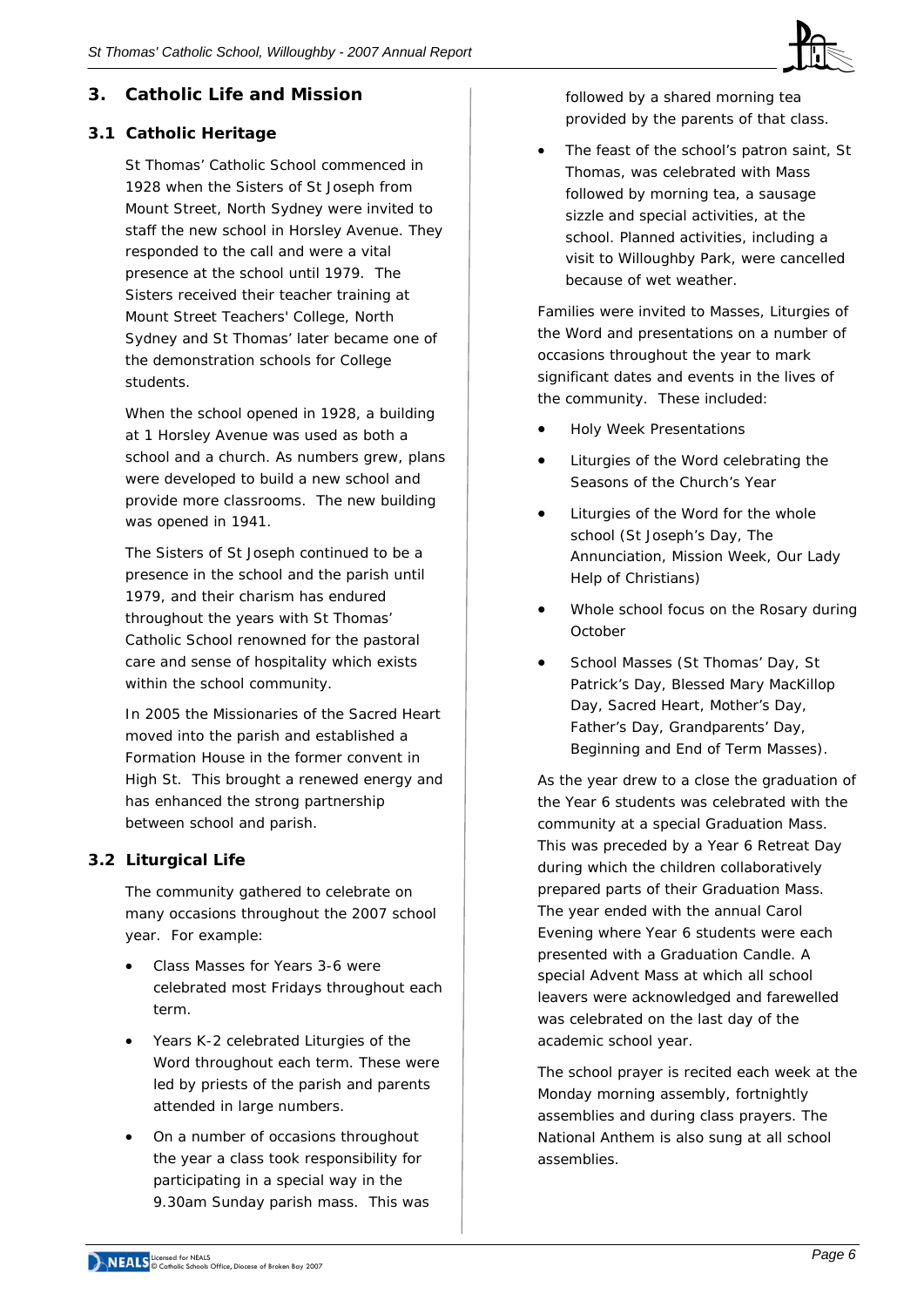# **3.3 The School in the Life of the Parish and Diocese**

The students and teachers joined with the parishioners of St Thomas at the 9.30am Mass to celebrate the beginning of the school year on Sunday February 18.

On a number of occasions, usually during term time, a class took responsibility for preparing the 9.30am Sunday Mass.

The parish hall was used on a weekly basis for Music and for Friday assemblies. The Legion of Mary parish group met regularly in the front room of the school library so that the hall would be available for classes.

Children in Years 2 and 3 took part in parish programs to prepare them for the Sacrament of Reconciliation, First Communion and Confirmation. This was supported by school Religious Education programs.

The school supported the parish in the collection of food, clothing and money to support the Lenten and Advent Appeals, and Sacred Heart Missions.

# **3.4 Religious Education Curriculum**

In 2007 classroom teachers deepened their knowledge of the Diocesan Religious Education Modules. They were supported and supervised in this by Education Officers from the Mission Services team and the REC.

Resources were purchased to support the RE modules and teachers were released from class to plan for Religious Education with support from Catholic Schools Office personnel.

# **3.5 Catholic Worldview**

With a view to developing an awareness of the needs of people in third world countries, children participated in a special Liturgy of the Word following Mission Week. The particular focus was on the work of Caritas and senior students held a Games Afternoon to raise money for this cause.

Year 5 students represented the school at the annual Diocesan Mission Mass.

A presentation on the work of the Mercy Sisters with the poor of Peru was followed by

a stall selling goods made by women of Peru. All monies raised was sent directly back to the community in Peru.

Year 6 students joined with Year 6 students from schools in the North Shore cluster to celebrate the annual Year 6 Cluster Mass.

All students and teachers participated in a School Clean Up to coincide with the Clean Up Australia project.

School families participated in St Vincent de Paul food and clothing appeals during the year.

# **3.6 Parent Participation**

Parents are acknowledged as the primary educators of their children and the school ensures that they are informed and included in various aspects of the Catholic life and mission of the school. In 2007 parents were kept informed through the following activities:

- invitations to participate in school and class liturgies and celebrations
- regular information in weekly newsletters
- Sunday class masses with the parish family during term
- invitations to school assemblies
- open afternoons in classrooms each term
- Information sessions for parents on 'Early Reading' and on 'Bully Busting'
- twice yearly written reports on student progress
- parent teacher interviews in Terms 1 and 2, and in Term 4 if required.

School parents were actively involved in preparing and co-ordinating a number of social events. For example: the Mother's Day Stall, the Father's Day Breakfast and the morning tea for Grandparents' Day. Throughout the year they also provided morning tea on Sunday mornings after each School and Class Mass. The Parents' and Friends' Association Pastoral Care Coordinator was very active throughout the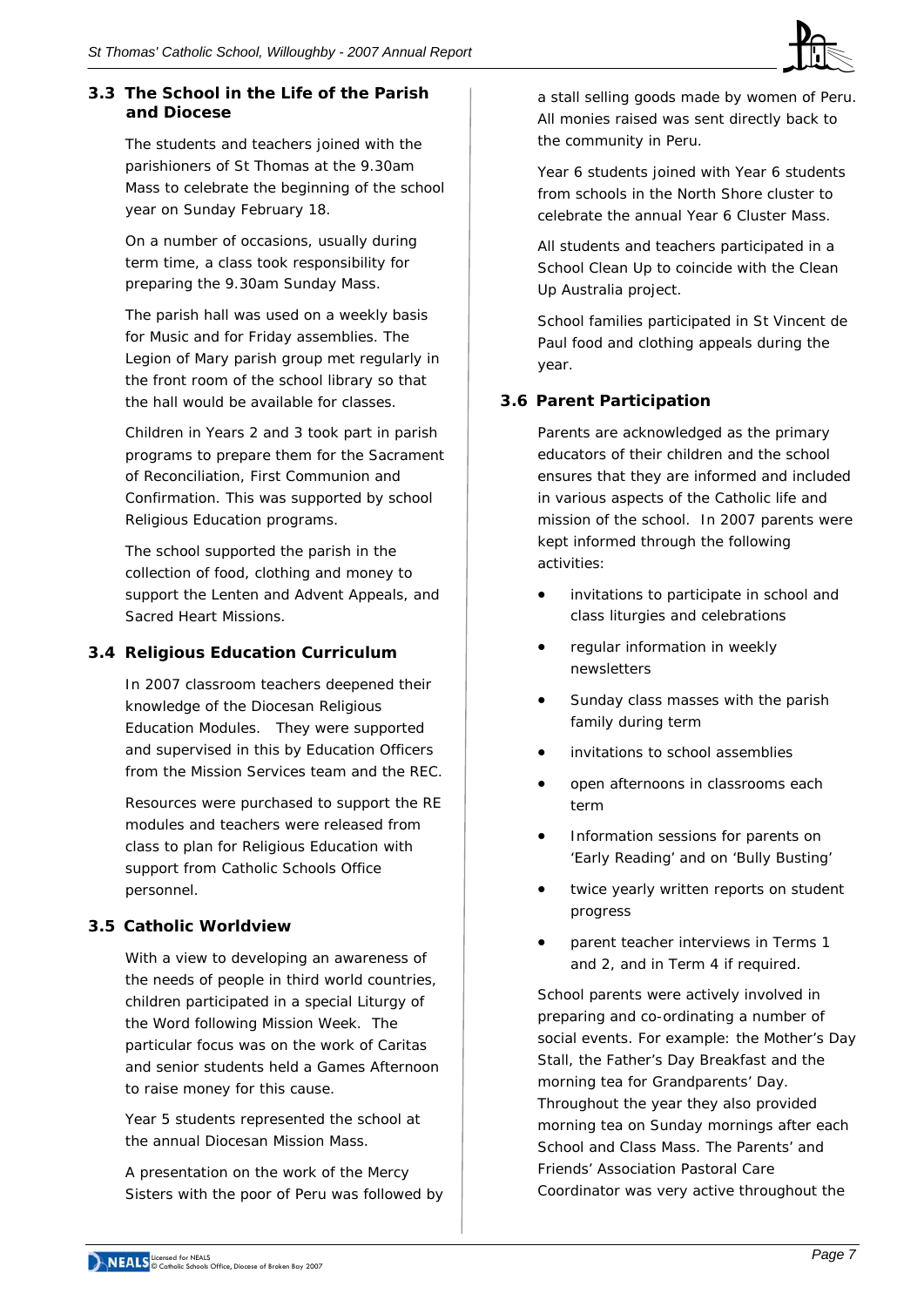year organising the provision of meals, transport for those in need and constantly liaising with the principal and parish priest.

The parents of the Year 4 students organised and coordinated hospitality for the 2008 Kindergarten parents on the school's three Kindergarten Orientation mornings.

The parents of Year 1 and Kindergarten students organised the annual BBQ held after the St Thomas' Carol Evening.

### **3.7 Professional Learning in Catholic Life and Mission**

In 2007 professional development activities in Religious Education included:

- participation in the Ministry for Teachers II course (two teachers)
- Religious Education Certification (two teachers)
- full staff participation in the Adult Faith Formation Program. The staff covered the module of Spirituality.

The Diocese of Broken Bay has established a policy on the [Professional Requirements for](http://www.cso.brokenbay.catholic.edu.au/resources/pdfs/Policy-Rqs_Accrd_Tchrs_RE.pdf)  [the Accreditation of Teachers of Religious](http://www.cso.brokenbay.catholic.edu.au/resources/pdfs/Policy-Rqs_Accrd_Tchrs_RE.pdf)  **[Education](http://www.cso.brokenbay.catholic.edu.au/resources/pdfs/Policy-Rqs_Accrd_Tchrs_RE.pdf)** which is implemented by all systemic schools in the Diocese.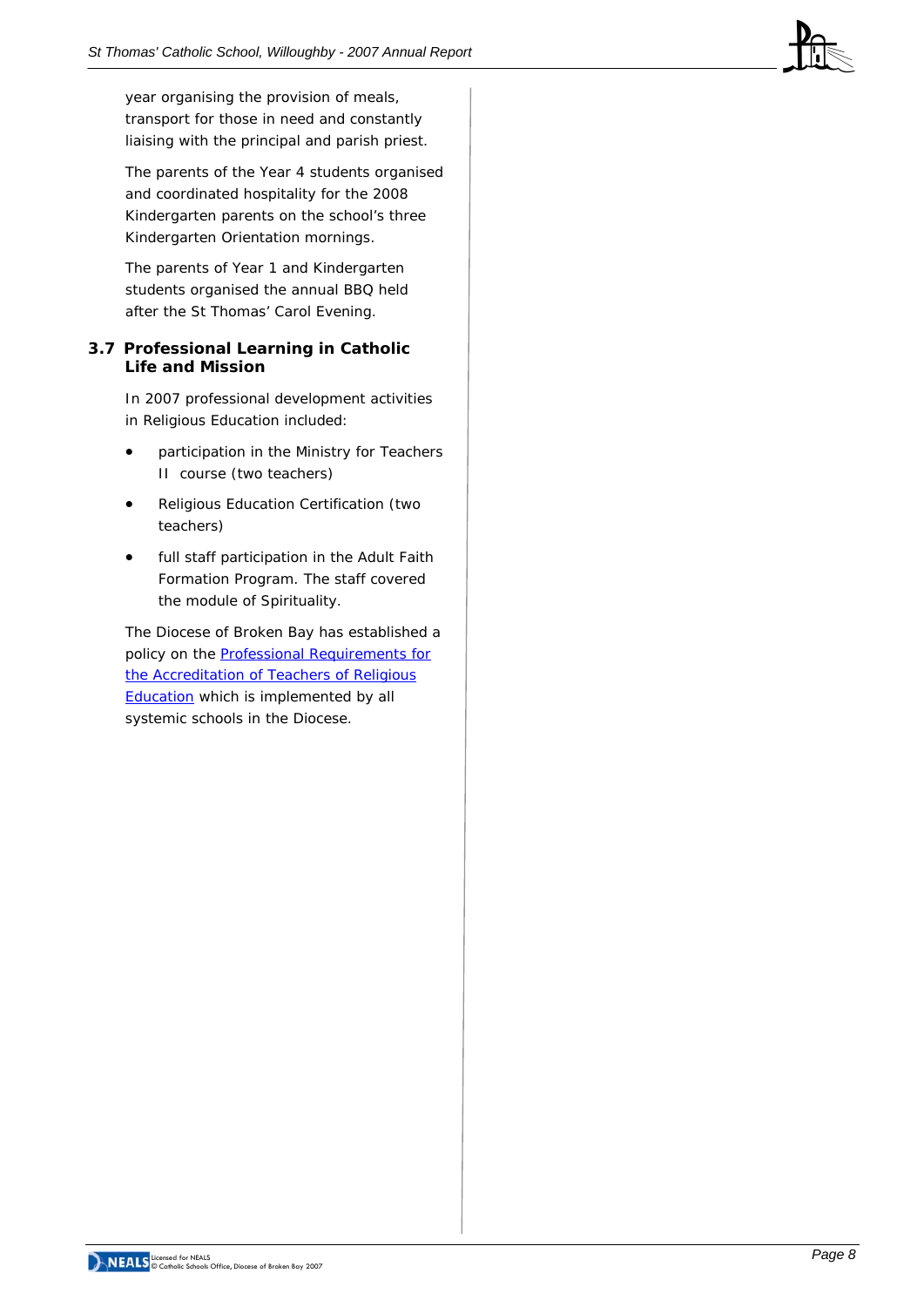

# **4. Pastoral Care**

# **4.1 Diocesan Policies**

The Diocese of Broken Bay has established [Pastoral Care](http://www.cso.brokenbay.catholic.edu.au/resources/pdfs/Policy-Pastoral_Care_Oct05.pdf) and [Student Discipline](http://www.cso.brokenbay.catholic.edu.au/resources/pdfs/Policy_-_Student_Discipline_Policy_Oct05.pdf) Policies which are implemented by all schools in the Diocese.

The implementation of these policies is monitored by the Catholic Schools Office.

# **4.2 School Implementation of Diocesan Policy**

Diocesan policies on Pastoral Care, Anti-Bullying and Anti-Harassment underpin all attention and responses to pastoral care issues at St Thomas'. In 2007 all pastoral care matters related to student welfare were discussed in confidence with caregivers, appropriate responses decided on and action taken.

In Term 1 the St Thomas' School Rules were reviewed and amended in consultation with students, staff and parents. Immediate and direct communication with parents of students who re-offend continued and had the added benefit of greater parent support and involvement.

Further work on Bullying was done in Term 3. This incorporated two classes trialling an anti–bullying program, and the introduction of a regular student wellbeing survey.

Teaching staff worked with Catholic Schools Office personnel to formalise a shared approach to Positive Behaviour Management.

The school continued the 'Buddy' support program for Kindergarten, with Year 5/6 students providing support to the Kindergarten teachers in the first few months of the new school year and establishing relationships with Kindergarten students.

# **4.3 Pastoral Care of Families**

A number of formal and informal structures exist to support families within the school community. In 2007 these included:

access to student counselling

- co-ordination of practical community support through the Parents' and Friends' Pastoral Care Co-ordinator
- advice and referral to other support agencies such as Centacare.

# **4.4 2007 Initiatives**

With the revision and amendment of the school rules that are established and known within the school community, the school continued using School Houses as a strategy for organisation in 2007. Each School House was named after a former parish priest. All students identify with their House and its Colour and work cooperatively towards being awarded house points.

A record of winning houses is kept on the House Shield and it is presented each week to the leaders of the house team with the most points. At the end of each term members of the overall winning house are rewarded with an extended play time on the last day.

# **4.5 Resolving Issues**

The Diocese of Broken Bay has established a [Complaints Handling Policy](http://www.cso.brokenbay.catholic.edu.au/resources/pdfs/Policy-Complaints_Handling.pdf) which is implemented by all schools in the Diocese.

The implementation of this policy is monitored by the Catholic Schools Office.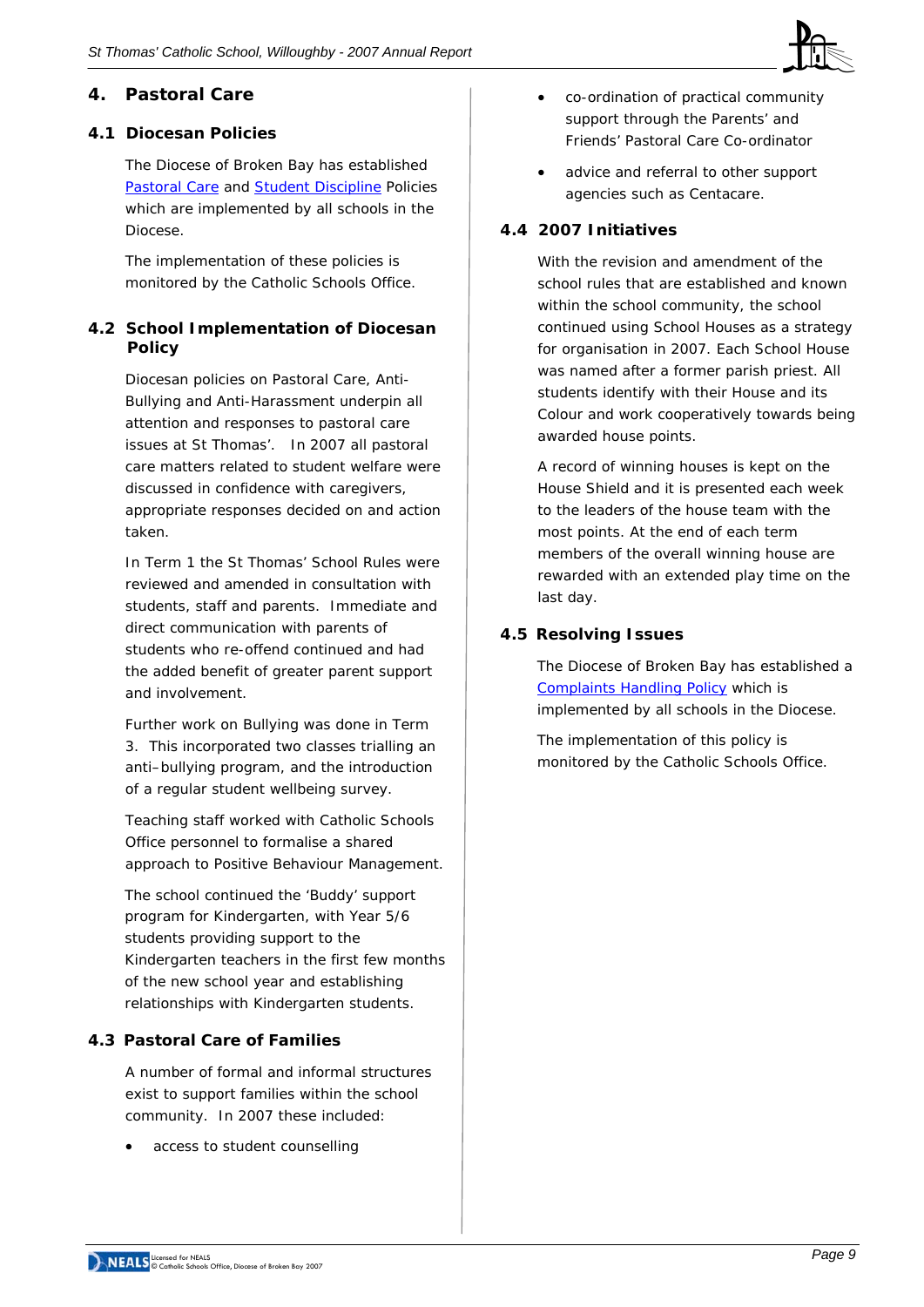# **5. Excellence in Teaching and Learning**

# **5.1 Curriculum Overview**

Staff members continually seek to develop and improve the delivery of curriculum at St Thomas'.

In 2007 there was a professional development focus on maintaining and refining successful literacy practices and on developing teacher understanding and use of the Quality Teaching Framework*.* 

The teachers continued to use an integrated enquiry-based approach to children's learning where outcomes for a number of Key Learning Areas are addressed in one unit of work. This approach reinforces student learning and enables them to construct meaning and deepen their understanding of concepts in an interconnected way. Parents continued to be informed about this through newsletters, displays and regular guided tours of classrooms.

In 2007 students with special needs continued to have their needs met through the provision of individual learning programs and intensive input from the school's special needs teacher. This was achieved with support from Educational Services at the Catholic Schools Office. Meetings were also held with Education Officers from the Catholic Schools Office who supported and guided teachers in providing for high achieving and gifted students.

# **5.2 Approach to Teaching and Learning**

A professional approach to the responsibilities of teaching is an important element in the mission of all Catholic schools. In 2007 staff at St Thomas' committed to a review of current practices in preparation for the Diocesan School Review and Development Process.

# **5.3 Significant Initiatives**

In 2007 the importance of literacy learning in Kindergarten and Years 1 and 2 was a focus and outside experts were engaged to work with teachers in small groups and also

on an individual basis. The focus for this work was on gathering and using assessment data so as to inform classroom practice in literacy. A further emphasis was placed on making best use of information provided by state-wide standardised testing in literacy.

# **5.4 Student Achievement**

### *Literacy – Reading and Language*

In **Year 3**, 2007 there were 34 students who sat for the Basic Skills test (BST).

The table below shows the percentage of students in Year 3 who achieved each band for overall literacy achievement both at the school and also in the state. Analysis of this data shows that 85% of St Thomas' students scored in the top two bands (Bands 4 and 5) as compared to 47% of the state.

|        | <b>School</b> | State |
|--------|---------------|-------|
| Band 5 | 42            | 19    |
| Band 4 | 43            | 28    |
| Band 3 | 12            | 26    |
| Band 2 | Ω             | 15    |
| Band 1 |               | า า   |

Overall the 2007 Year 3 literacy scaled scores were consistent with a steady increase in scores recorded by Year 3 students at St Thomas' since 2001. The following table compares Year 3 student performance in literacy (reading and language) to statewide performance and illustrates trends in student performance over time. Since 2001 the average scaled score for Year 3 Literacy at St Thomas' Catholic School has been consistently above the state performance.

| Year | School | State |
|------|--------|-------|
| 2001 | 51.1   | 50.6  |
| 2002 | 54.9   | 50.6  |
| 2003 | 52.1   | 50.6  |
| 2004 | 55.4   | 50.5  |
| 2005 | 54.6   | 50.8  |
| 2006 | 55.2   | 50.7  |
| 2007 | 57.1   | 51.2  |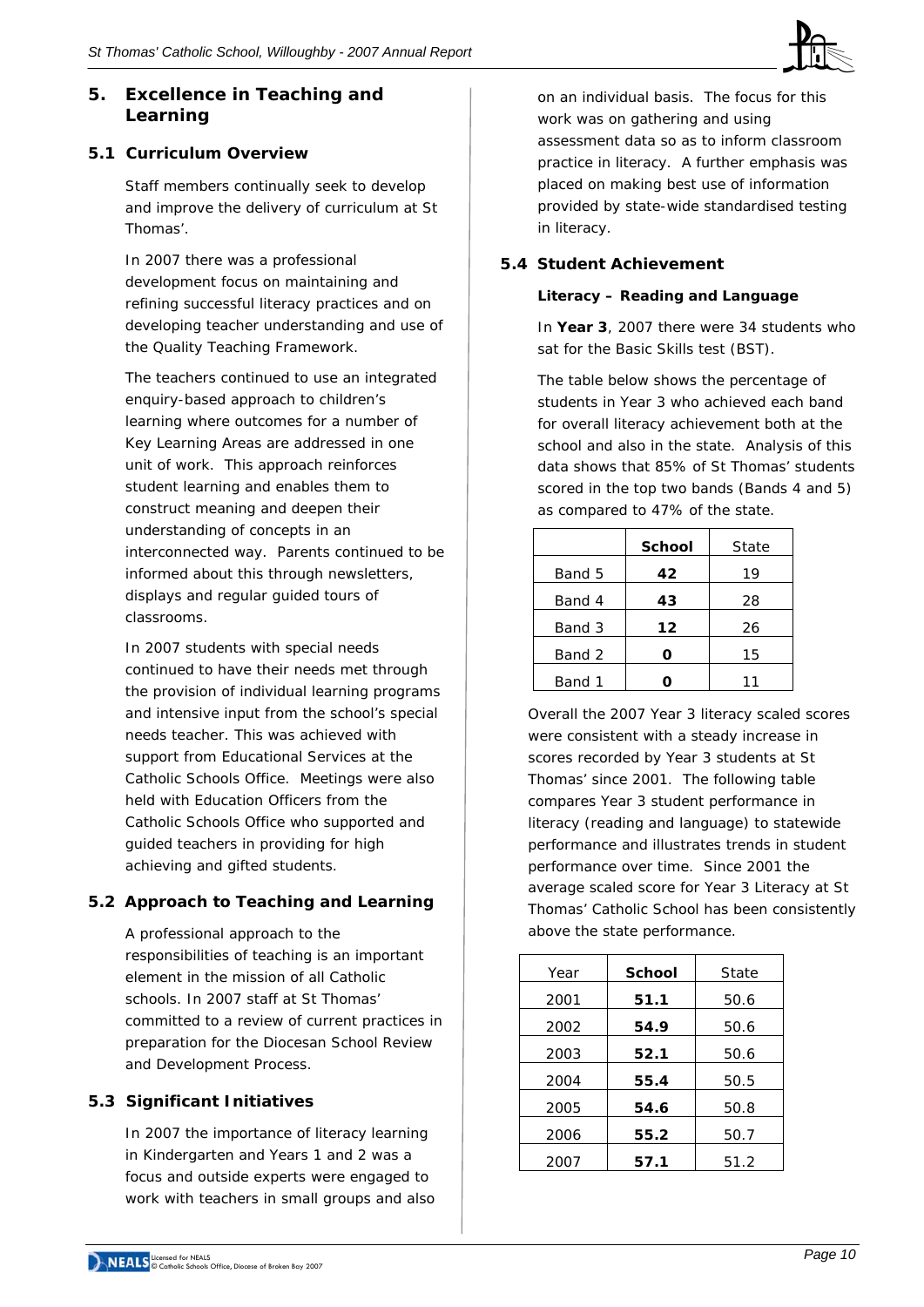

## *Writing*

The table below shows the percentage of students in **Year 3** who achieved each band for writing both at the school and in the state.

94% of St Thomas' students achieved the top two bands compared to 48% across the state (Bands 4 & 5)

|        | <b>School</b> | State |
|--------|---------------|-------|
| Band 5 | 53            | 16    |
| Band 4 | 41            | 32    |
| Band 3 | 6             | 32    |
| Band 2 | ი             | 12    |
| Band 1 |               | 8     |

The following table compares Year 3 student performance in writing to statewide performance and illustrates trends in student performance over time. Since 2002 the average scaled score for St Thomas Catholic School has consistently been above the State performance.

| Year | <b>School</b> | State |
|------|---------------|-------|
| 2001 | 47.7          | 49.0  |
| 2002 | 55.2          | 51.5  |
| 2003 | 52.4          | 51.1  |
| 2004 | 54.9          | 51.2  |
| 2005 | 52.6          | 50.1  |
| 2006 | 54.6          | 50.2  |
| 2007 | 56.9          | 50.8  |

# *Literacy - Reading and Language*

In **Year 5**, 2007 there were 15 students who sat for the Basic Skills test (BST).

The table below shows the percentage of students in Year 5 who achieved each band for overall literacy achievement at the school and also in the state. Analysis of this data shows that 66 % of students scored in the top two bands as compared to 53% of the state.

|        | <b>School</b> | State |
|--------|---------------|-------|
| Band 6 | 33            | 27    |
| Band 5 | 33            | 26    |
| Band 4 | 20            | 26    |
| Band 3 | 13            | 14    |
| Band 2 | Ω             | 5     |
| Band 1 |               |       |

The following table compares Year 5 student performance in literacy to statewide performance and illustrates trends in student performance over time. Since 2004 the average scaled score for St Thomas' Catholic School has consistently been above the State performance.

| Year | <b>School</b> | State |
|------|---------------|-------|
| 2001 | 58.6          | 57.1  |
| 2002 | 58.4          | 57.8  |
| 2003 | 56.0          | 57.5  |
| 2004 | 63.1          | 57.4  |
| 2005 | 59.9          | 57.0  |
| 2006 | 60.4          | 57.3  |
| 2007 | 59.2          | 57.5  |

# *Writing*

The following table shows the percentage of Year 5 students in each band for writing both at the school and statewide. Analysis of the data shows that 58% of St Thomas' students scored in the top two bands as compared with 55% of students in state schools.

|        | <b>School</b> | State |
|--------|---------------|-------|
| Band 6 | 8             | 23    |
| Band 5 | 50            | 32    |
| Band 4 | 42            | 28    |
| Band 3 | O             | 12    |
| Band 2 | O             | 2     |
| Band 1 |               |       |
|        |               |       |

The following table compares Year 5 student performance in writing to statewide performance and illustrates trends in student performance over time. Since 2003 the average scaled score for St Thomas' Catholic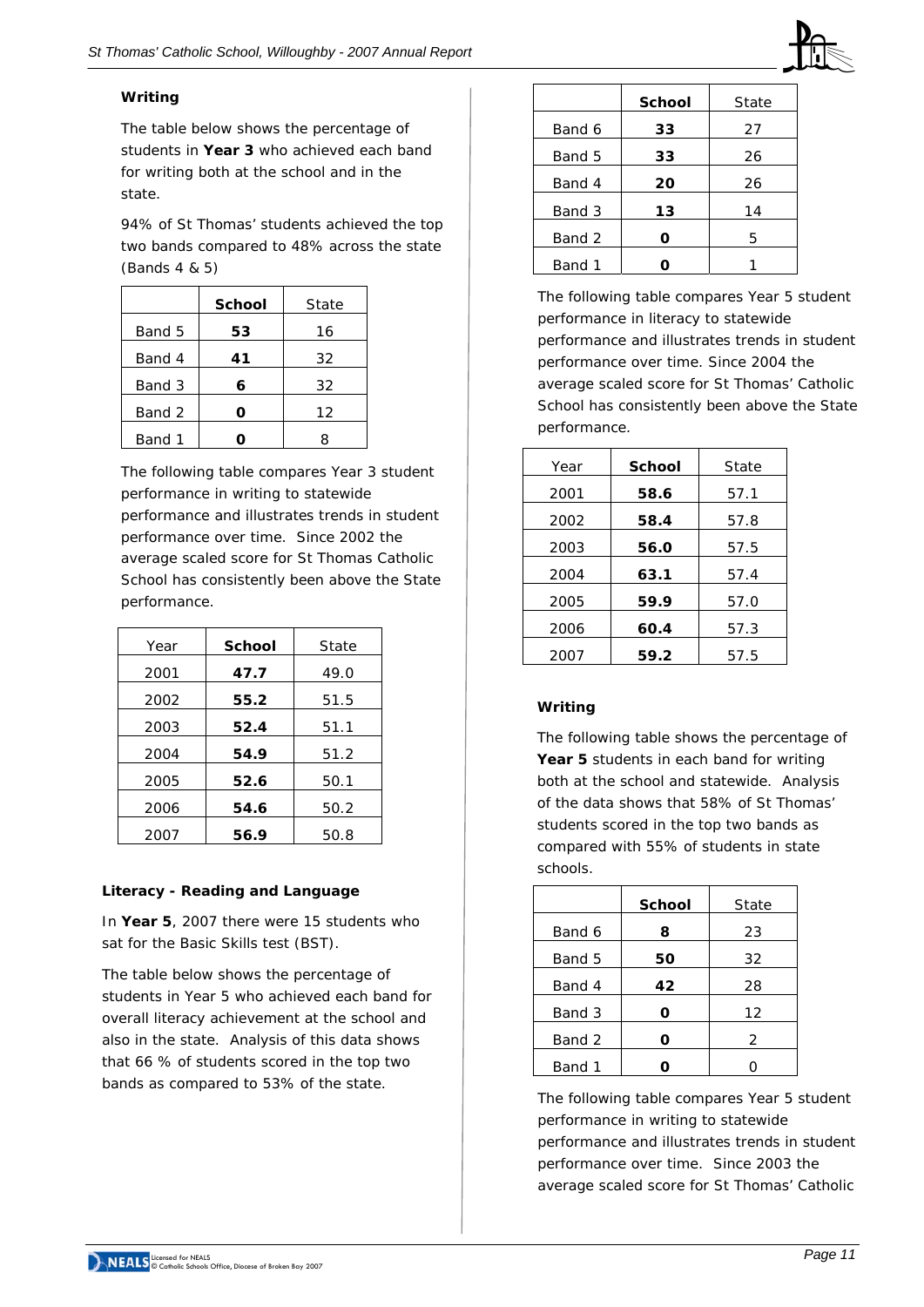School has consistently been above the state.

| Year | School | State |
|------|--------|-------|
| 2001 | 57.6   | 56.3  |
| 2002 | 56.2   | 57.1  |
| 2003 | 57.2   | 56.4  |
| 2004 | 59.4   | 56.6  |
| 2005 | 58.4   | 56.2  |
| 2006 | 60.0   | 56.7  |
| 2007 | 58.1   | 57.2  |

#### *Numeracy*

The Basic Skills Test (BST) in numeracy is used to assess student achievement in aspects of number, space, measurement and working mathematically.

In **Year 3**, 2007 there were 34 students who completed the Basic Skills Test in numeracy.

The following table shows the percentage of Year 3 students who achieved in each band for overall numeracy achievement. Analysis of this data in numeracy shows that 76% of students scored in the top two skill bands as compared with 46% across the state.

|        | <b>School</b> | State |
|--------|---------------|-------|
| Band 5 | 24            | 19    |
| Band 4 | 52            | 27    |
| Band 3 | 18            | 26    |
| Band 2 | Ω             | 20    |
| Band 1 |               |       |

The following table compares Year 3 student performance Numeracy to statewide performance and illustrates trends in student performance over time. Since 2001 the average scaled score for St Thomas' Catholic School has consistently been above the state.

| Year | School | State |
|------|--------|-------|
| 2001 | 55.2   | 52.4  |
| 2002 | 59.0   | 53.0  |
| 2003 | 53.8   | 52.8  |
| 2004 | 57.4   | 52.3  |
| 2005 | 59.4   | 53.6  |
| 2006 | 55.5   | 53.3  |
| 2007 | 57.5   | 53.1  |

In **Year 5**, 2007 there were 15 students who completed the Basic Skills Test in numeracy.

The following table shows the percentage of Year 5 students who achieved in each band for overall numeracy achievement. Analysis of this data shows that 60% of students were placed in the top two skill bands compared with 55% across the state (Bands 5 and 6).

|        | <b>School</b> | State |
|--------|---------------|-------|
| Band 6 | 20            | 33    |
| Band 5 | 40            | 22    |
| Band 4 | 27            | 24    |
| Band 3 | 13            | 15    |
| Band 2 | O             | 6     |
| Band 1 |               |       |

The following table compares Year 5 student performance in numeracy to state-wide performance and illustrates trends in student performance over time. Since 2003 the average scaled score for St Thomas' Catholic School has been above the state performance.

| Year | School | State |  |  |
|------|--------|-------|--|--|
| 2001 | 58.9   | 60.3  |  |  |
| 2002 | 59.8   | 60.2  |  |  |
| 2003 | 60.4   | 60.0  |  |  |
| 2004 | 65.3   | 60.7  |  |  |
| 2005 | 61.4   | 60.4  |  |  |
| 2006 | 67.5   | 61.5  |  |  |
| 2007 | 62.3   | 61.9  |  |  |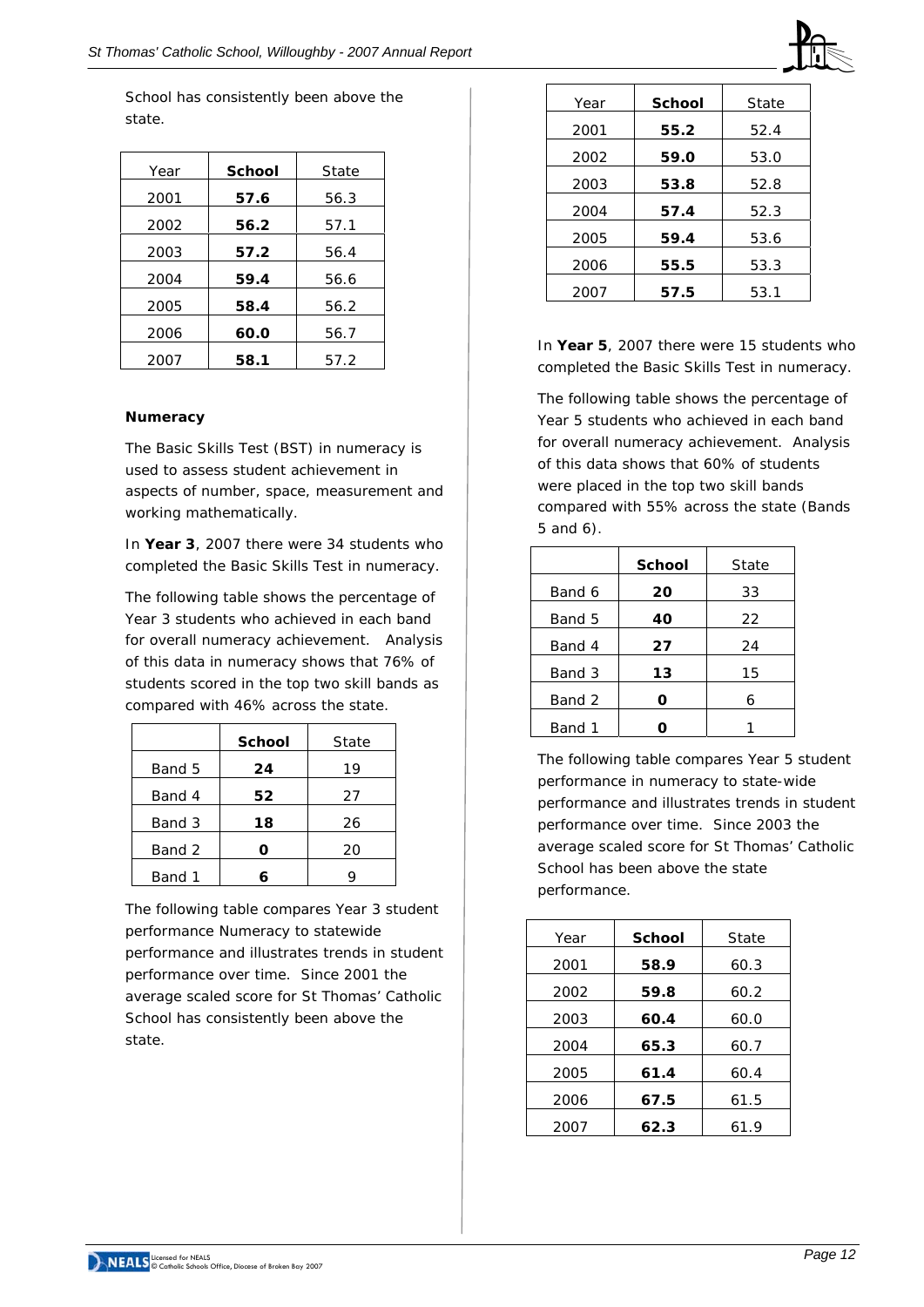

# **Learning Gain**

The scores in the table below indicate the average growth achieved by students who sat for the BST in 2005 as Year 3 students and again in 2007 as Year 5 students, in literacy (reading and language), writing and numeracy at St Thomas' and for the same cohort of students in the state. The expected growth in BST scores is between 6-7. The following table indicates a lower than expected growth across the 2007 cohort.

*Average Growth achieved by students who sat for the BST in 2005 as Year 3 students and again in 2007 as Year 5 students.* 

| <b>School</b> | State |
|---------------|-------|
| 3.31          | 6.81  |
|               |       |
| 5.23          | 7.17  |
| 3.71          | 8.45  |
|               |       |

Examination of school rolls and anecdotal evidence has revealed that a large number of the students were ill the week of the Basic Skills testing, some being brought to school by parents to sit a test in the morning and then being taken home. This may explain the lower than expected growth shown on this test.

The Commonwealth Government has developed national benchmarks that describe the minimum acceptable standards for Year 3 and 5 students for reading, writing and numeracy.

The following two tables outline the:

*Percentage of Students in Year 3 who have surpassed the National Benchmarks since the school has had access to this data.* 

|      | Reading % | Writing % | Numeracy % |
|------|-----------|-----------|------------|
| 2004 | Q7        | n/a       | 100        |
| 2005 | 97        | 97        | 100        |
| 2006 | 100       | 100       | 100        |
| 2007 | ר∩ 1      | 1∩∩       | QΔ         |

*Percentage of Students in Year 5 who have surpassed the National Benchmarks since the school has had access to this data.* 

|      | Reading % | Writing % | Numeracy % |
|------|-----------|-----------|------------|
| 2004 | 100       | n/a       | 95         |
| 2005 | 100       | 100       | 100        |
| 2006 | 100       | 100       | 100        |
| 2007 | 1 በ በ     | 100       | 1∩∩        |

# **5.5 Information, Communication and Learning Technologies (ICLT)**

School commitment to enhancing learning through the use of information, communication and learning technologies continued throughout 2007 with the establishment of an integrated book and technology resource centre within the school library. This involved the purchase of five desktop computers, a ceiling mounted data projector, screen and a bank of ten laptop computers. This technology was purchased with the assistance of a grant from the Commonwealth Government.

This development allowed larger groups of students to use information technology simultaneously and provided enhanced opportunities for modelling and direct instruction.

A further five desktop computers were purchased in preparation for the establishment of an e-Learning Centre early in 2008.

During 2007 staff continued to use CEnet (an internet delivery system) and 'myinternet' (an online learning environment) to support teaching and learning.

Professional development included further tuition on development of class pages (which are accessible by students from home).

# **5.6 Professional Learning**

All teachers participated in a range of professional learning activities in 2007.

Over the year, staff took part in a number of training projects and courses. These took the form of one-day inservices, after school seminars, conferences, staff development days, postgraduate study and ongoing projects. Professional learning covered a number of areas, and included:

- staff development days covering preparation for the Primary School Review, Myers-Briggs Personality Indicator, and the module of Spirituality in the Adult Faith Formation Program
- within-school support from visiting specialists in literacy, gifted education and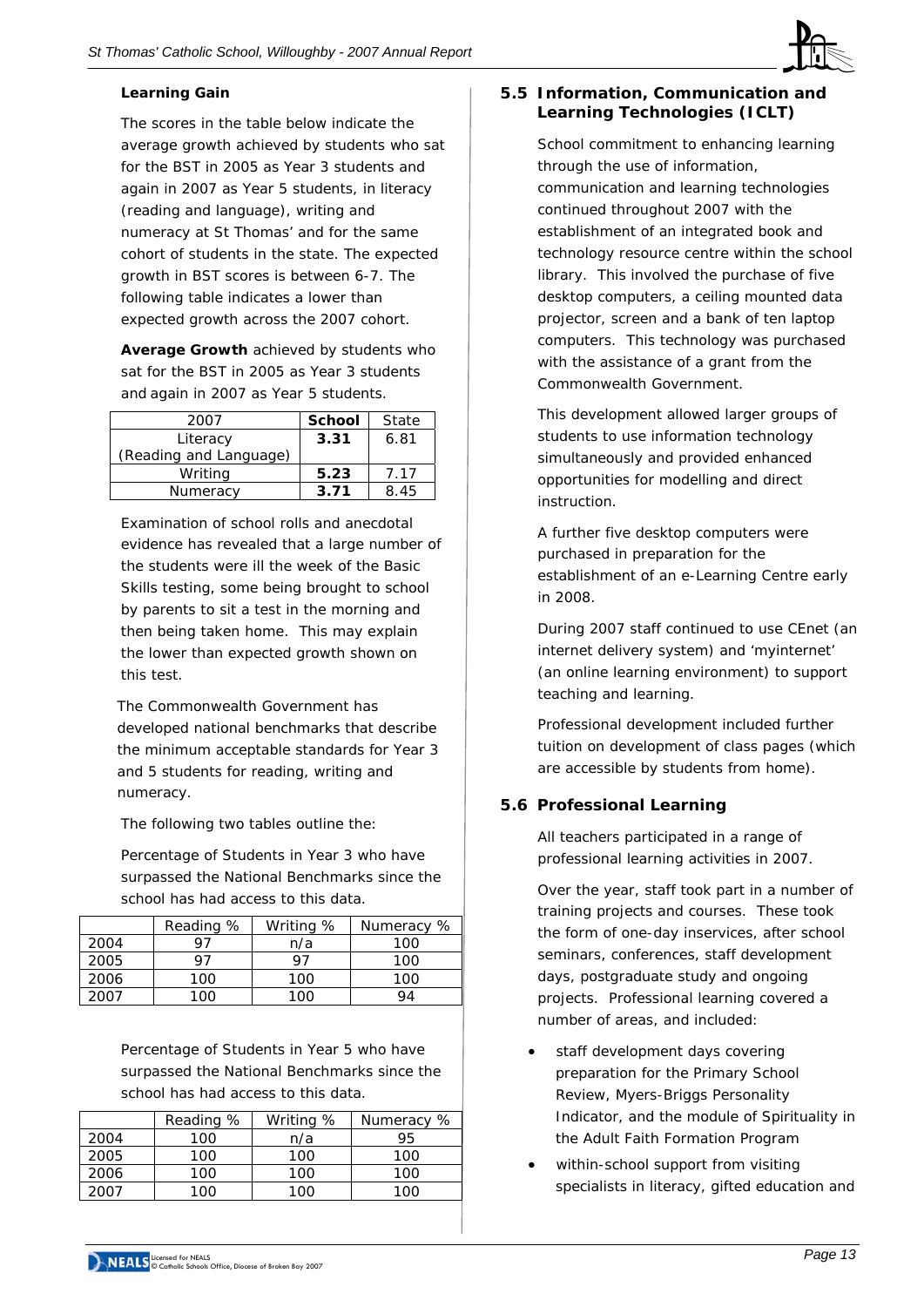

integrated curriculum, and assessment and reporting

- attendance at courses and conferences on spirituality; leadership; Athena library systems; information and communication; literacy; anaphylactic information and training; and first aid
- interschool training such as CPR updates
- attendance at inservices in teacher mentoring, basic skills analysis; assessment and reporting, the Labora RE Resource and OHS.

On a Diocesan level, staff were engaged in experiences such as:

- Athena library systems
- CEet and SINA training
- Participation in the CSO Masters in Educational Leadership program
- Ministry for Teachers.

The average expenditure on professional learning per teacher in 2007 was \$2,278.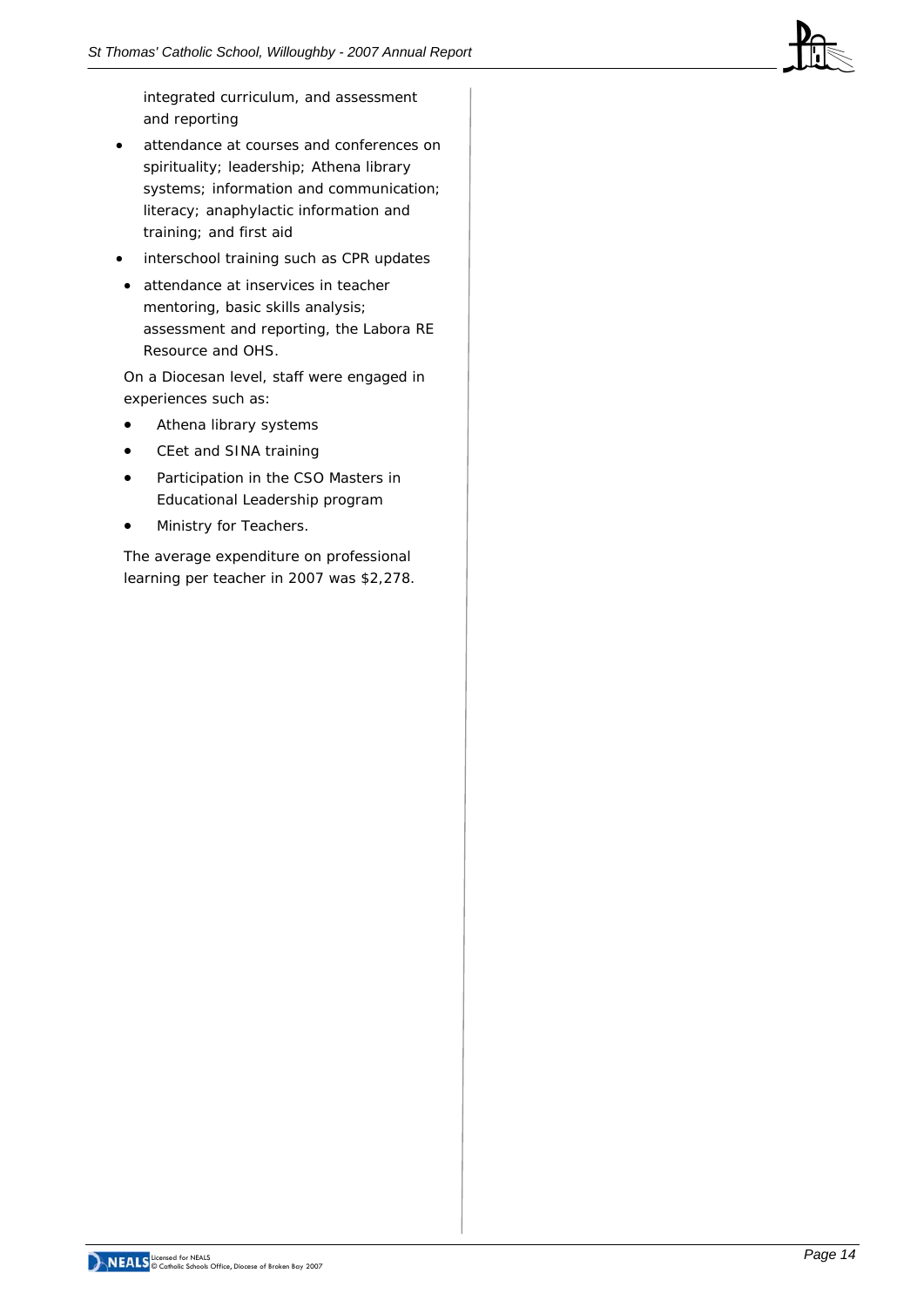# **6. Extracurricular Program**

Teaching and learning at St Thomas' is supported by a number of outside the classroom events. As well as events related to our Catholic character, children had the opportunity to participate in the following:

#### **Stage Three Debating**

In Terms 1 and 2, two teams of Year 5 and 6 students represented St Thomas' in the ISDA Debating Competition, at Monte St Angelo's Junior school. The Year 5/6 teacher coached the teams who performed admirably, and demonstrated increased skill levels throughout the term.

#### **Public Speaking**

Public speaking was promoted in all stages across the school. In Term 3 all students from Kindergarten to Year 6 participated in the St Thomas' Catholic School Festival of Public Speaking. Two Year 6 students then participated in the cluster's Public Speaking Finals.

#### **Sporting Gala Days**

Students from St Thomas' participated in a number of Gala Days which included, netball, basketball and soccer

#### **Diocesan Sport**

A number of students represented St Thomas' in Diocesan sporting events such as swimming, cross country running and athletics.

#### **Chess Club**

With the help of willing parents and a qualified chess teacher, many students from Kindergarten to Year 6 participated in weekly chess activities. These were held during lunch time once a week and were eagerly received by the students, who spent their lunch hour learning the intricacies of, and the skill involved in, the game of chess.

#### **Swimming**

Students in Kindergarten to Year 2 participated in an eight day intensive swimming program at Lane Cove Aquatic Centre in Term 4. The program was conducted by Carlisle Swim School. Students in Years 3-6 who required extra support with

their swimming skills were also invited to participate.

#### **Surf Skills Program**

Years 3 to 6 participated in a beach and surf skills program conducted at Manly Beach. It was held over a two day period in late Term 4. The program builds on, and extends, the swimming skills the students gain during previous years' swimming lessons*.* 

#### **Band**

In 2007 the school band performed at Grandparents' Day, Mother's Day Breakfast, Father's Day Breakfast, the Art/Craft Show, and at the annual Christmas Carol evening in December.

Small groups performed at various events throughout the year such as Open Day and Assembly.

#### **Sports Club**

In 2007 the school continued lunchtime Sports Club which was supervised by professional Sports Consultants and a classroom teacher. The focus of the Club in 2007 was to provide an opportunity for children to learn the skills of co-operation and sportsmanship within an informal, supervised setting. Seventy children regularly participated.

#### **Italian**

Throughout the year children in Years 2 to 6 participated in regular Italian lessons. This program was a collaborative initiative between the school and CoAsIt (Community Assisted Italian).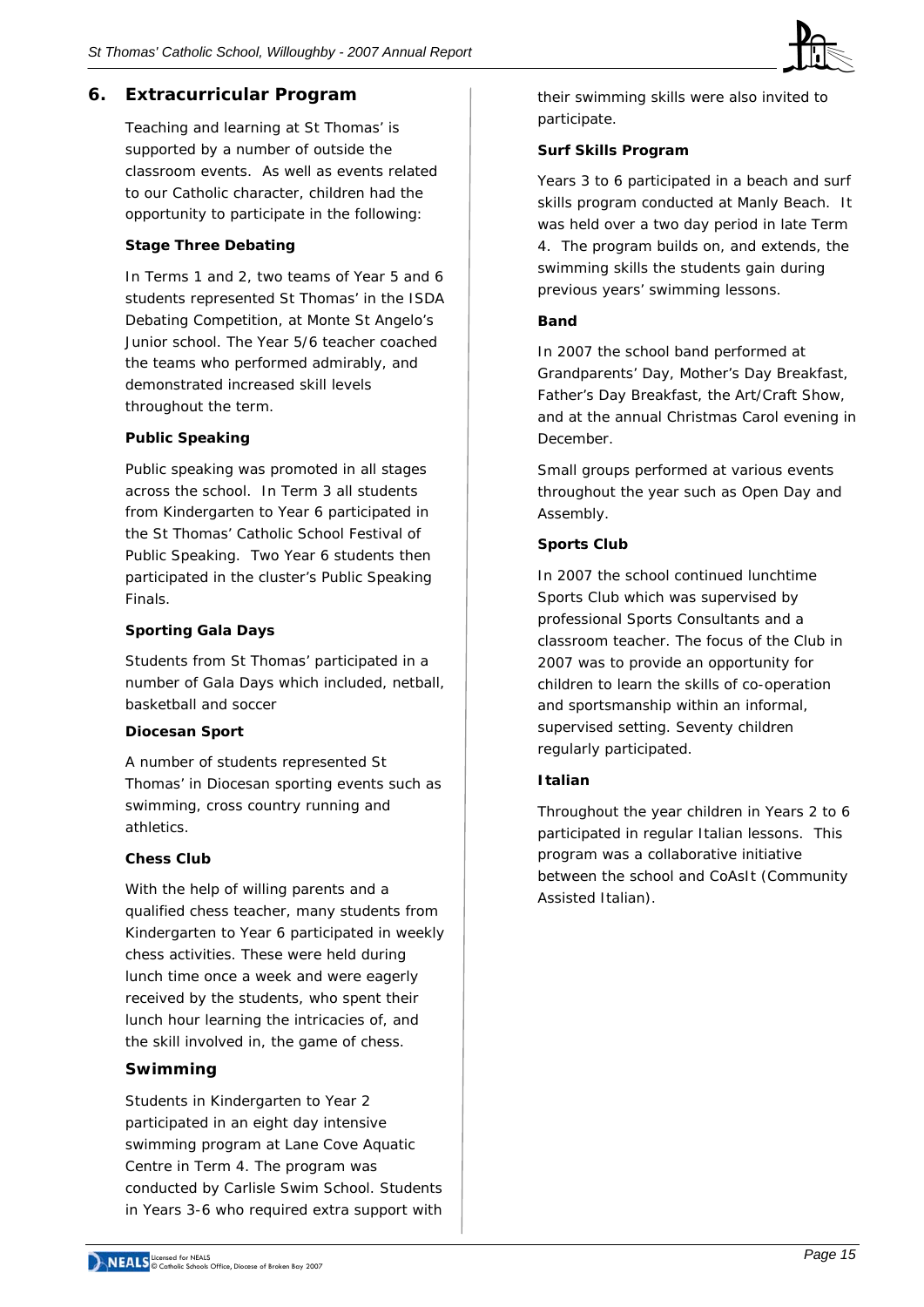# **7. Strategic Initiatives**

## **7.1 2007 Priorities and Achievements**

Priorities for 2007 included:

- participation in a comprehensive review and development process led by the Catholic Schools Office leading to identification of strengths and areas for development in 2008
- embedding student reporting and tracking systems so that information gathered was used to improve student learning. This included a refinement of the system for collection and storage of annotated student work samples
- engagement of curriculum experts to work with teachers on a one to one basis identifying student needs and developing programs to cater to student needs, as identified in school wide tracking
- consolidation of established systems and effective induction of new staff and students
- organising further opportunities for senior students to meet and mix with senior students from neighbouring Catholic schools. In 2007 this included regular combined sporting activities with St Philip Neri, Northbridge; and joint participation in Mathematics Olympiad with students of St Philip Neri, Northbridge
- accommodation of the increased enrolments, and creative use of existing facilities. In 2007 this involved reallocation of spaces for support programs, redistribution of resources, upgrading of administration areas and the setting up of an integrated book and technology resource centre.

Whilst the above priorities were successfully achieved, further work will be needed to reorganise and upgrade school facilities so that they reflect the quality of the teaching and the learning at St Thomas'.

# **7.2 2008 Priorities and Challenges**

A number of priorities have been identified for attention in 2008 and these include:

- continued upgrading and restructuring of facilities to provide:
	- o space for a dedicated e-learning centre within the main school building
	- o for installation of new and safer play equipment
	- o enhanced outdoor learning areas
- focussed professional and curriculum development project in mathematics
- significant practical support for World Youth Day 2008
- improved and refined archival systems
- development and launch of a school webpage.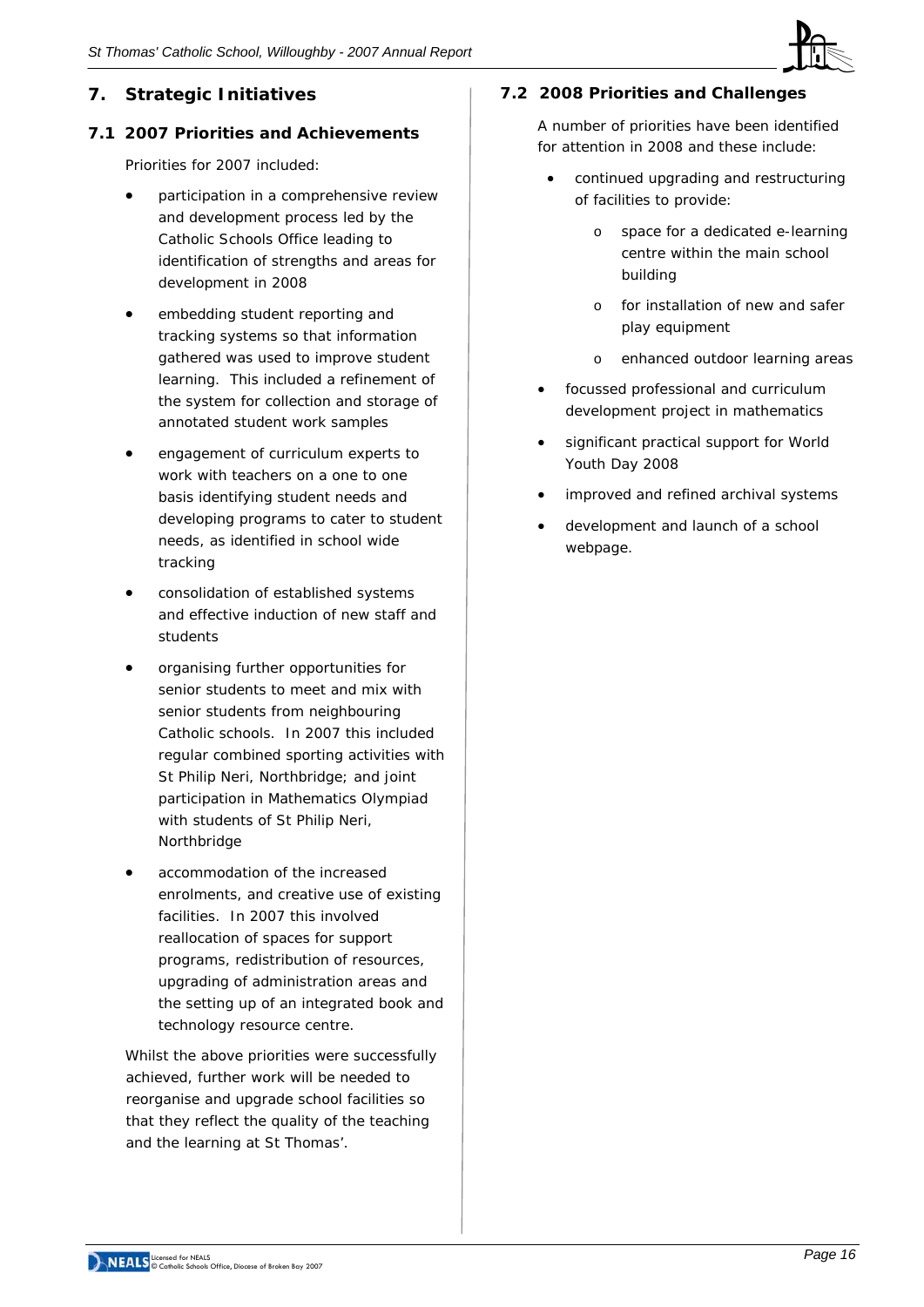

# **8. Parent Participation**

### **8.1 Introduction**

Catholic schools are a collaborative partnership between parish, school and parents. Parents at St Thomas' are an integral part of the school community and contribute to the life of the school in a variety of ways.

During 2007 many parents worked alongside teachers in the classrooms supporting student learning by helping with word processing, collaborative group work, hearing individual and group reading and helping students with editing and proof reading their work.

A small group of parents worked with the Assistant Principal on a regular basis reviewing and reorganising existing reading materials, so that suitable resources were always readily available to teachers and students.

Open classrooms were held one afternoon towards the end of each term, giving parents and carers the opportunity to spend time talking with their child about their learning for the term. In 2007 the students were able to articulate their learning in a positive manner that resulted in positive comments form the parents.

Parents also supported the teachers and students in a practical and pastoral way by organising morning teas held after the beginning of school mass and class Sunday masses.

Across the school, groups of parents worked to make school-wide activities a community success. These included the Mother's Day stall and Father's Day breakfast.

Large groups of parents volunteered to assist at the annual swimming and athletic carnivals, and Diocesan and cluster sporting events.

All parents continued to raise funds for the ongoing purchase of resources, payment of ancillary staff and upkeep of computers, as well as contributing to the upkeep of the playground. They did this through the

annual Art and Craft Show and activities associated with it.

Most families have strong identification with the school community and an authentic pastoral care system exists. This is continually demonstrated by the practical support parents and families give to each other, particularly during times of hardship. Assistance to families in need varies and can take the form of transport provision, child minding, house cleaning, provision of meals and regular friendly contact.

# **8.2 Parent Satisfaction**

The high involvement of parents in a variety of school activities is evidence of their satisfaction and commitment to the school.